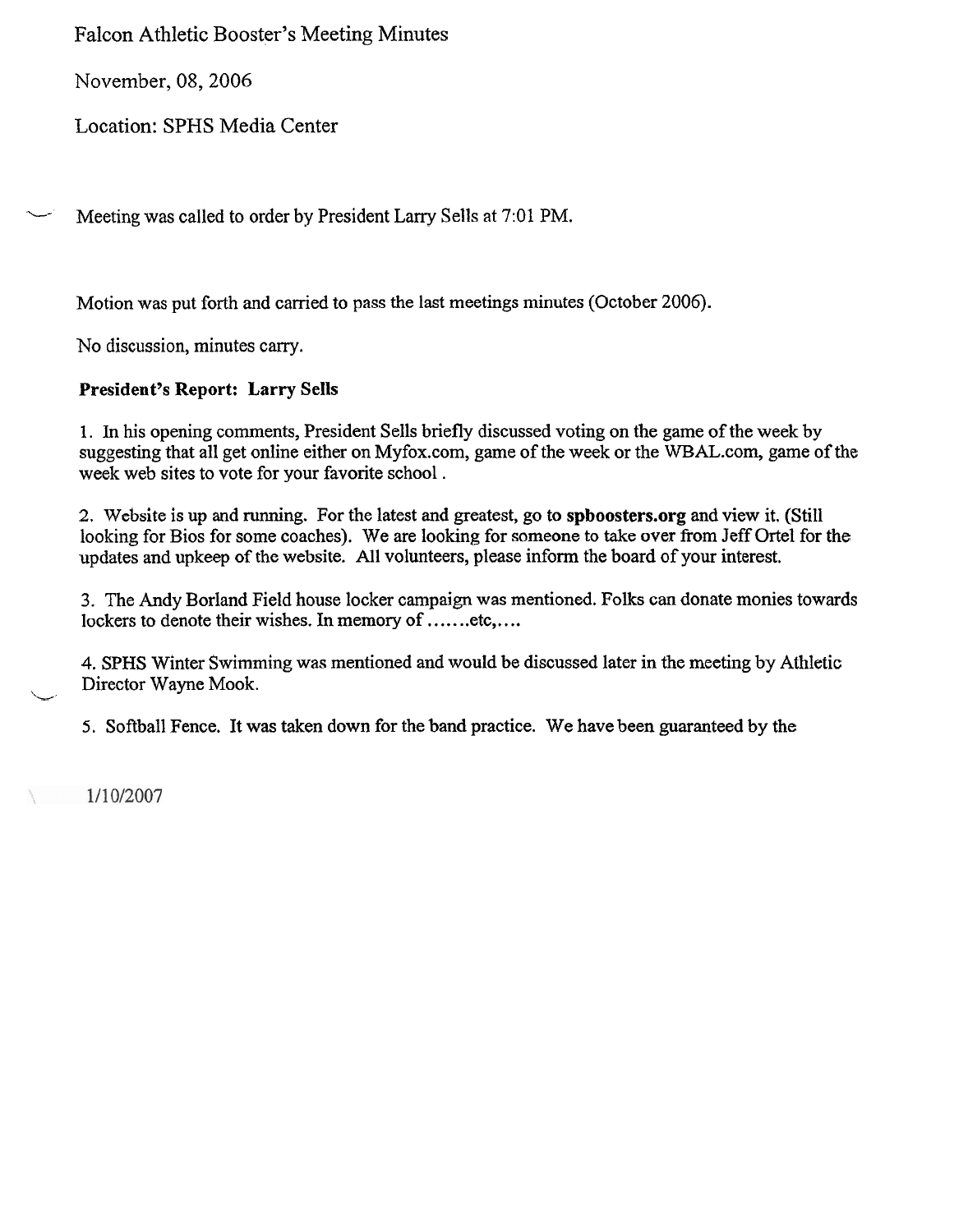administration that it will be up for softball season. Mentioned again that this will happen.

6. President Sells thanked Dr. Hamilton whom once again attended our meeting for the continued support he has shown towards the Athletic Boosters.

7. President Sells commented about our loan balance being paid in full and ahead of schedule.

#### **Vice President's Report: No Report**

#### **Treasurer Report, Jeff Ortel:**

**b** 

Please see the November, 07, 2006 report prepared by Korwek & Company. The report reflects all transactions for the boosters as of November, 07,2006. We currently have \$168,389.15 in our checking/savings account with a total equity of  $$124,446.21$  There has been a line item added to the financial balance sheet. This line 2075 shows the repayment schedule for the loan on the field house. The line item on this months statement reflects the -0- balance mentioned above. The loan has been **paid in full** . The Credit Card link is still providing an extra revenue to the boosters with no added labor. Please check with the local businesses for possible conversion to this program. All team accounts have been credited with their respective annual allotments for the 2006-2007 school year. Jeff mentioned line item 5 106 the bounced checks category of the report and stated the charges we incur for folks writing bad checks is costly to us. It was suggested that each Booster representative responsible for mentioned line item 5106 the bounced checks category of the report and stated the charges we incur for<br>folks writing bad checks is costly to us. It was suggested that each Booster representative responsible for<br>the folks i stated that he will be adding Swimming to next months financial report.

**Concessions Report:** This is the final year for Betty. We really need for someone, or a group of people to take over the concession stand. There has still been little progress on a new scheduler to fill the void Betty will leave . This is our biggest moneymaker for the boosters and needs to keep running for our continued support of the teams. Concessions are down from previous years and concerns were addressed. All concession stand volunteers must be 18 years of age or older due to insurance purposes. We are still looking for stand managers for Tuesday and Friday nights.

#### **Membership Report: Beth Wiley**

Beth reported only 37 new membership applications. Fall and upcoming Winter rosters need to be turned in so Beth can see if the teams are 100%.

#### **Athletic Director's Report:**

 $\overline{\phantom{a}}$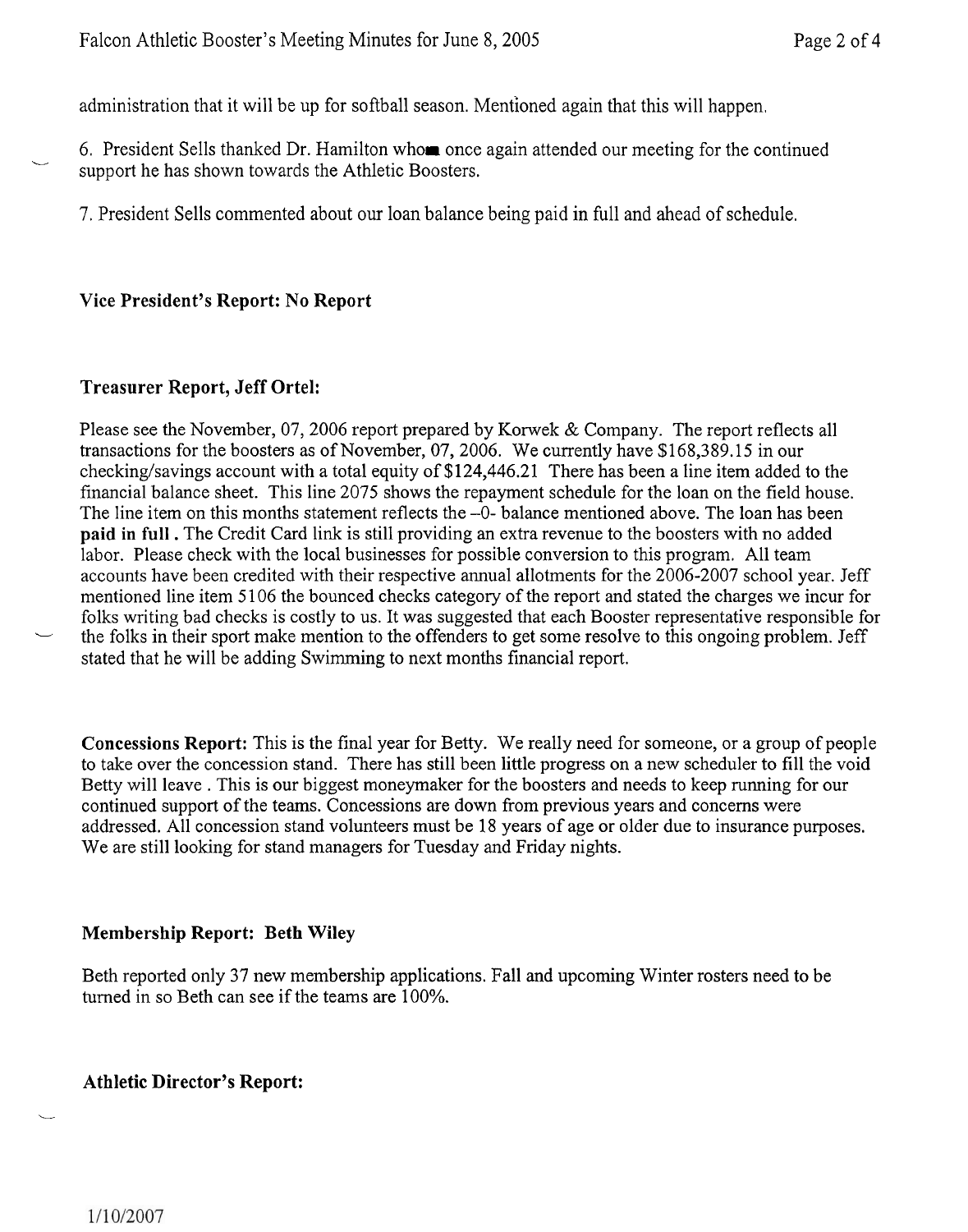- 1. Director discussed swimming in detail. Monday November, 13 th is Winter sport registration. There is to be 6 scheduled swim meets (3 Friday and 3 Saturday) events are planned. Practices are to be held every other day and will start November 15th. No excuses for missing practice and swim meets. Strict guidelines on rules regulating the sport must be adhered to by the Athletes. Bus transportation will be provided for the students and student self transportation forms will be available upon request for students wishing to drive to meets. President Sells stands firmly with the Administration on the issues of the rules governing the sport.
- 2. Wayne Mook asked if all could write the school board so that the system could add professional trainers to the budget. He is to give us a contact person or department.
- 3. Wayne has also asked for volunteers to help with the upkeep of the trophy case in the Gym lobby. Dusting of the trophies and cleaning of the case, and glass is much needed.
- 4. Major/Minor submitted and plans have been signed. Baseball concession/field house.
- 5. Athletic Director asked us to relay to our parents and students about their behavior at the upcoming away Broadneck/ Severna Park football game this Friday. Anyone causing a disturbance will be asked to leave the premises.
- 6. New Bleachers will be added to the home side of the Football Field in the Spring and we are looking into the aspect of replacing the opposing benches as well. A wider walkway will be provided at the base of the stands and lighting will be placed further back to allow more seating.

## **Administration Report, Dr. Hamilton:**

**1.** Monthly meetings continue with the Boosters board representatives and the Administration prior to the monthly membership meetings to address all issues and concerns.

**2.** Dr. Hamilton re-iterated that he is ready to assist in any way to make the educational and sporting experiences the best possible at SPHS.

**3.** He also commented once again on how he was impressed with the dedication of the booster program and all who volunteer their time.

## **Fundraisers:**

| Fundraiser | <b>Dates</b> | <b>Notes</b> |
|------------|--------------|--------------|
| Signage    | Ongoing      |              |
| Lockers    | Ongoing      |              |

*-4*